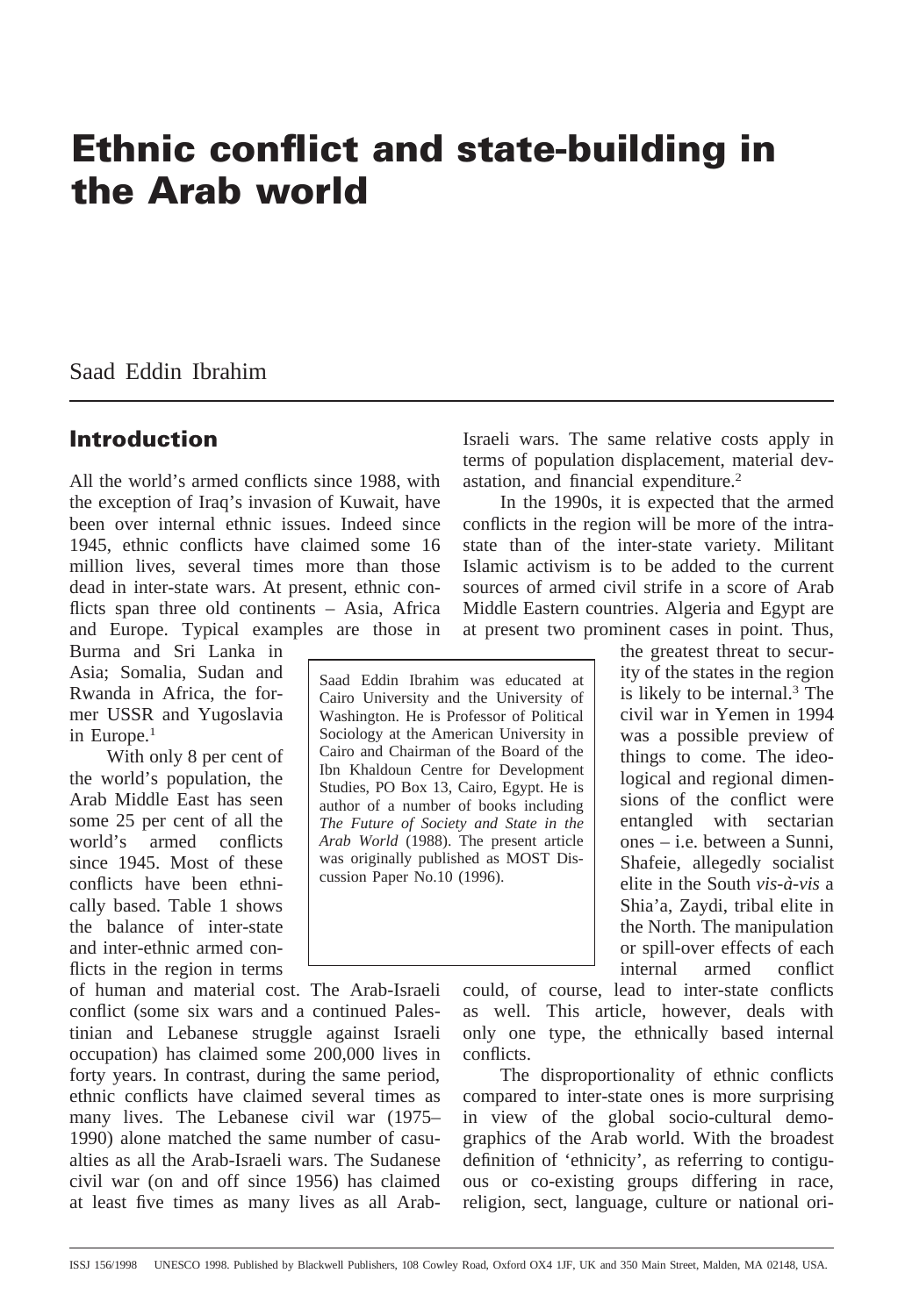| Type of conflict                     | Period    | No. of casualties | Estimated cost in<br>billions of US\$<br>$(1991 \text{ value})$ | Population<br>displacement |
|--------------------------------------|-----------|-------------------|-----------------------------------------------------------------|----------------------------|
| Inter-state conflict                 |           |                   |                                                                 |                            |
| Arab-Israeli conflict                | 1948-1990 | 200,000           | 300.00                                                          | 3,000,000                  |
| Iraq-Iran                            | 1980-1988 | 600,000           | 300.00                                                          | 1,000,000                  |
| Gulf War                             | 1990-1991 | 120,000           | 650.00                                                          | 1,000,000                  |
| Other inter-state conflicts          | 1945-1991 | 20,000            | 50.00                                                           | 1,000,000                  |
| Sub-total                            |           | 940,000           | 1,300.00                                                        | 6,000,000                  |
| Intra-state conflict                 |           |                   |                                                                 |                            |
| Sudan                                | 1956-1991 | 900,000           | 30.00                                                           | 4,500,000                  |
| Iraq                                 | 1960-1991 | 400,000           | 30.00                                                           | 1,200,000                  |
| Lebanon                              | 1958-1990 | 180,000           | 50.00                                                           | 1,000,000                  |
| Yemen                                | 1962-1972 | 100,000           | 5.00                                                            | 500,000                    |
| Syria                                | 1975-1985 | 30,000            | 0.50                                                            | 150,000                    |
| Morocco (Sahara)                     | 1976-1991 | 20,000            | 3.00                                                            | 100,000                    |
| S. Yemen                             | 1986-1987 | 10,000            | 0.20                                                            | 50,000                     |
| Somalia                              | 1989-1991 | 20,000            | 0.30                                                            | 200,000                    |
| Other intra-state conflicts          | 1945-1991 | 30,000            | 1.00                                                            | 300,000                    |
| Sub-total                            |           | 1,690,000         | 120.00                                                          | 8,000,000                  |
| Grand total (all armed<br>conflicts) |           | 2,630,000         | 1,420.00                                                        | 14,000,000                 |

Table 1. The cost of armed conflicts in the Middle East and North Africa (MENA) Region: 1948–1993

*Source: Files of the Arab Data Unit (ADU)*, Ibn Khaldoun Center for Development Studies.

gin,4 the Arab world is ethnically one of the more homogeneous areas in the world today.

In 1993, the Arab world had a population of slightly over 236 million. The overwhelming majority (80 per cent, i.e. 190 million) share the same physical characteristics. Religiously, they are Muslims of the Sunni denomination and culturally and linguistically, they are Arabic-speaking (see Tables 2 and 3). In terms of national origin, they have been rooted for many centuries in the same 'Arab Homeland' (extending from Morocco on the Atlantic Ocean to Bahrain in the Arab Persian Gulf). This overwhelming majority gets even bigger as we add groups which differ in only one ethnic variable which is perceived by the respective group itself as being a marginal element in the definition of its identity. For example, most Shia'a Muslims and most Christians living in the Arab world consider their 'Arabism' as the primary axis of their identity, superseding their 'Shi'ism' or 'Christianity'. For them, the 'linguistic-cultural' variable is the more salient ethnic-divide. On this basis the Arab 'majority' jumps to over 86 per cent of the population in the Arab world. Table 4 shows the major ethnic groupings in the Arab world along four dimensions: culturallinguistic, religious, denominational, and ethnic.

Despite the apparent homogeneity on the pan-Arab level, we observe marked ethnic heterogeneities in several countries, e.g. Sudan, Lebanon, Iraq, Syria, Algeria, Morocco, Mauritania, Bahrain, and Yemen. In these nine countries, as many as 35 per cent or more of the population differ from the Arab/Muslim/ Sunni/Caucasian majority in one or more of the four ethnic variables (language, religion, sect, or ethnic group). It is noted that nearly all nine countries are located at the outer rim of the Arab world, often intersecting a cultural borderland. In all nine countries, there has been some overt form of ethnic tension. In four of them – Sudan, Iraq, Lebanon, and Yemen – such tensions have flared up in recent decades into a protracted armed conflict. The unity and territorial integrity of each has been seriously threatened.<sup>5</sup>

Despite the preponderance of ethnic conflicts in the Arab world, Arab social scientists and political activists alike have not given the phenomenon its due share of attention. The last book written by a contemporary Arab scholar, Albert Hourani, was in 1947 – i.e. some fortyeight years ago.6 Marxists, Nationalists, and Islamists have tended to ignore the ethnic question or write it off as residual. The 'foreign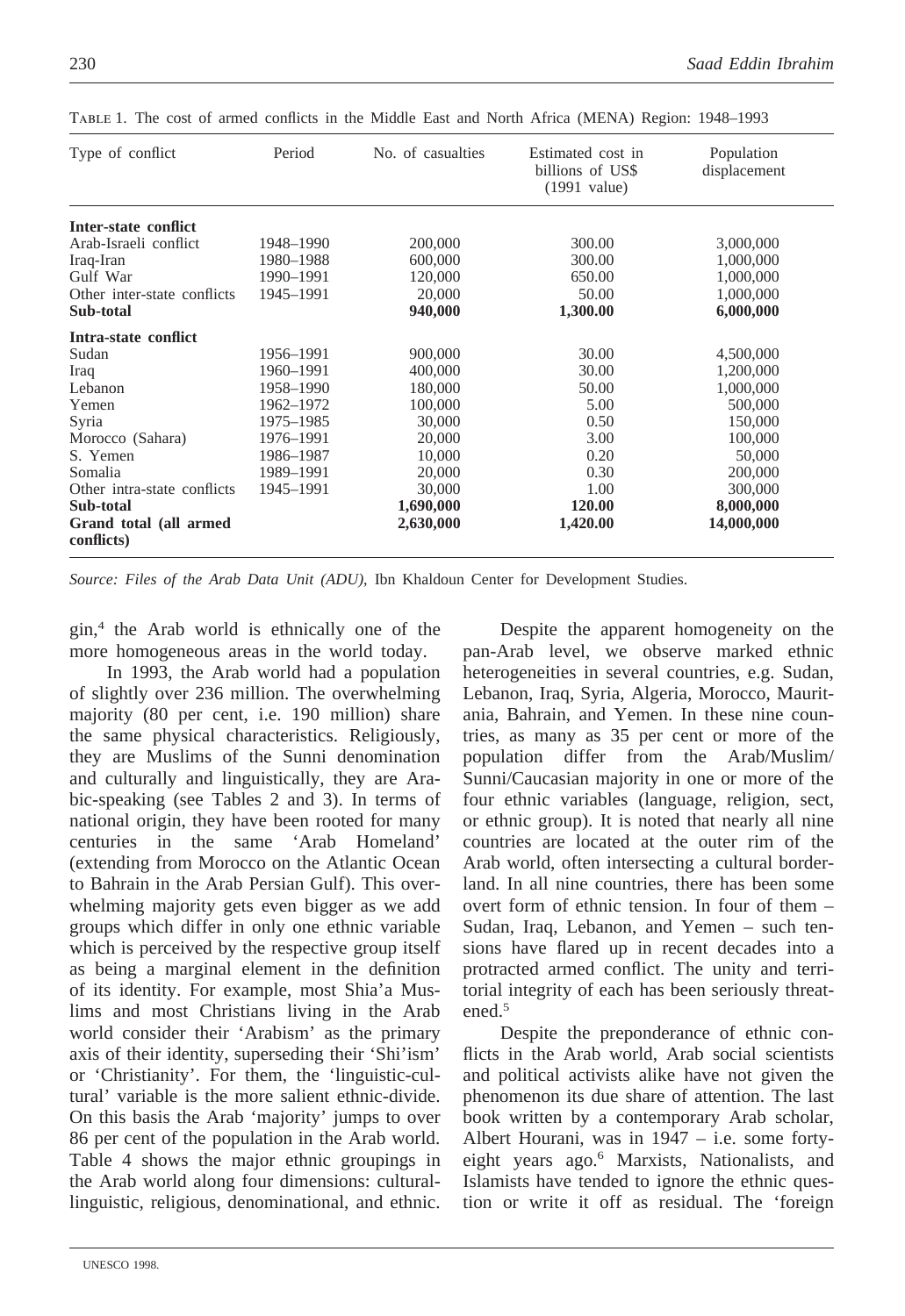| Minority group  | Total no. in the<br>Arab world | Majority<br>religion | Ethnic origin   | Country of<br>origin                     | Country of<br>concentration       |
|-----------------|--------------------------------|----------------------|-----------------|------------------------------------------|-----------------------------------|
| Kurds           | 5,000,000                      | <b>Muslims</b>       | Hamitic/Semitic | Kurdistan                                | Iraq/Syria                        |
| Armenians       | 1,000,000                      | Christians           | Hamitic/Semitic | Armenia<br>(Turkey and<br>$ex$ -USSR $)$ | Lebanon/Syria/<br>Iraq/Egypt      |
| Aramites        | 125,000                        | <b>Muslims</b>       | Hamitic/Semitic | Syria/Iraq/<br>Lebanon                   | Syria/Iraq/<br>Lebanon            |
| Turkmans        | 125,000                        | <b>Muslims</b>       | Hamitic/Semitic | South ex-USSR/<br>Turkey                 | Jordan/Syria                      |
| Turks           | 125,000                        | <b>Muslims</b>       | Hamitic/Semitic | Turkey                                   | Syria/Iraq                        |
| <b>Iranians</b> | 350,000                        | <b>Muslims</b>       | Hamitic/Semitic | Iran                                     | Iraq/Gulf States                  |
| Western Jews    | 3,500,000                      | Jewish               | Hamitic/Semitic | $Europe + two$<br>Americas               | Palestine/Israel                  |
| African Tribes  | 5,500,000                      | Pagan                | Africa          | S. Sudan/S.<br>Morocco                   | S. Sudan/S.<br>Morocco            |
| <b>Nubians</b>  | 500,000                        | <b>Muslims</b>       | Hamitic/Semitic | S. Egypt/N.<br>Sudan                     | S. Egypt/N.<br>Sudan              |
| <b>Berbers</b>  | 15,000,000                     | <b>Muslims</b>       | Hamitic/Semitic | Morroco/Algeria/<br>Tunisia/Libya        | Morroco/Algeria/<br>Tunisia/Libya |

Table 2. Linguistic minorities in the Arab world at the beginning of the 1990s

*Source*: Saad Eddin Ibrahim, *Reflection on the Question of Minorities* (in Arabic), Cairo: Ibn Khaldoun Center, 1992. Most of these figures are approximations estimated or taken pro rata from the following sources:

A.W. Hourani, *Minorities in the Arab World*, London: Oxford University Press, 1974.

E. Gellner and C. Micaud (eds), *Arabs and Berbers*, London: Duckworth, 1973.

M.O. Beshir, *The Southern Sudan: Background to Conflict*: Khartoum: Khartoum University Press, 2nd Impression, 1970.

*World Tables*, Published for the World Bank by the Johns Hopkins University Press, Baltimore, 1980. R.D. Maclaurin (ed.), *The Political Role of Minority Groups in the Middle East*, New York: Praeger, 1979 (Appendix B, pp. 268–87).

| Non-Sunni Islamic sects in the<br>Arab world | Total no.  | Century in which the<br>sect appeared | Country of concentration       |
|----------------------------------------------|------------|---------------------------------------|--------------------------------|
| Shiaa Twelvers                               | 10,000,000 | 7th/9th                               | Iraq/Lebanon/Gulf States       |
| Zaydies                                      | 3.500,000  | 8th                                   | Yemen/Arabian Peninsula        |
| <b>Ismaelites</b>                            | 300,000    | 8th                                   | Syria/Lebanon/Iraq/Gulf States |
| Druz.                                        | 1,350,000  | 11 <sub>th</sub>                      | Syria/Lebanon/Palestine/Israel |
| Alawites                                     | 3,000,000  | 9th                                   | Syria/Lebanon                  |
| Abadhi Kharajites                            | 1,500,000  | 7th                                   | Oman/Algeria/Tunisia           |
| Total                                        | 19,650,000 |                                       |                                |

Table 3. Non-Sunni Islamic sects at the beginning of 1990s

*Source:* Saad Eddin Ibrahim, *Reflection on the Question of Minorities* (in Arabic), Cairo: Ibn Khaldoun Center, 1992. Most of these figures are approximations, reached by two methods: (1) the last official enumeration plus the percentage of natural increase that is similar to the natural increase of the total of inhabitants in the countries where those groups live, for the years following the last census; or (2) taking the average of the maximum and minimum estimates mentioned in trustworthy references dealing with the topic.

We mainly depended on the following references:

A. W. Hourani, *Minorities in the Arab World*, London: Oxford University Press, 1974.

Michael Hudson, *Arab Politics: The Search for Legitimacy*, New Haven: Yale University Press, 1977.

E. Gellner and C.M. Micaud (eds), *Arabs and Berbers*, London: Duckworth, 1973.

*World Tables*, published for the World Bank by the Johns Hopkins University Press, Baltimore, 1980.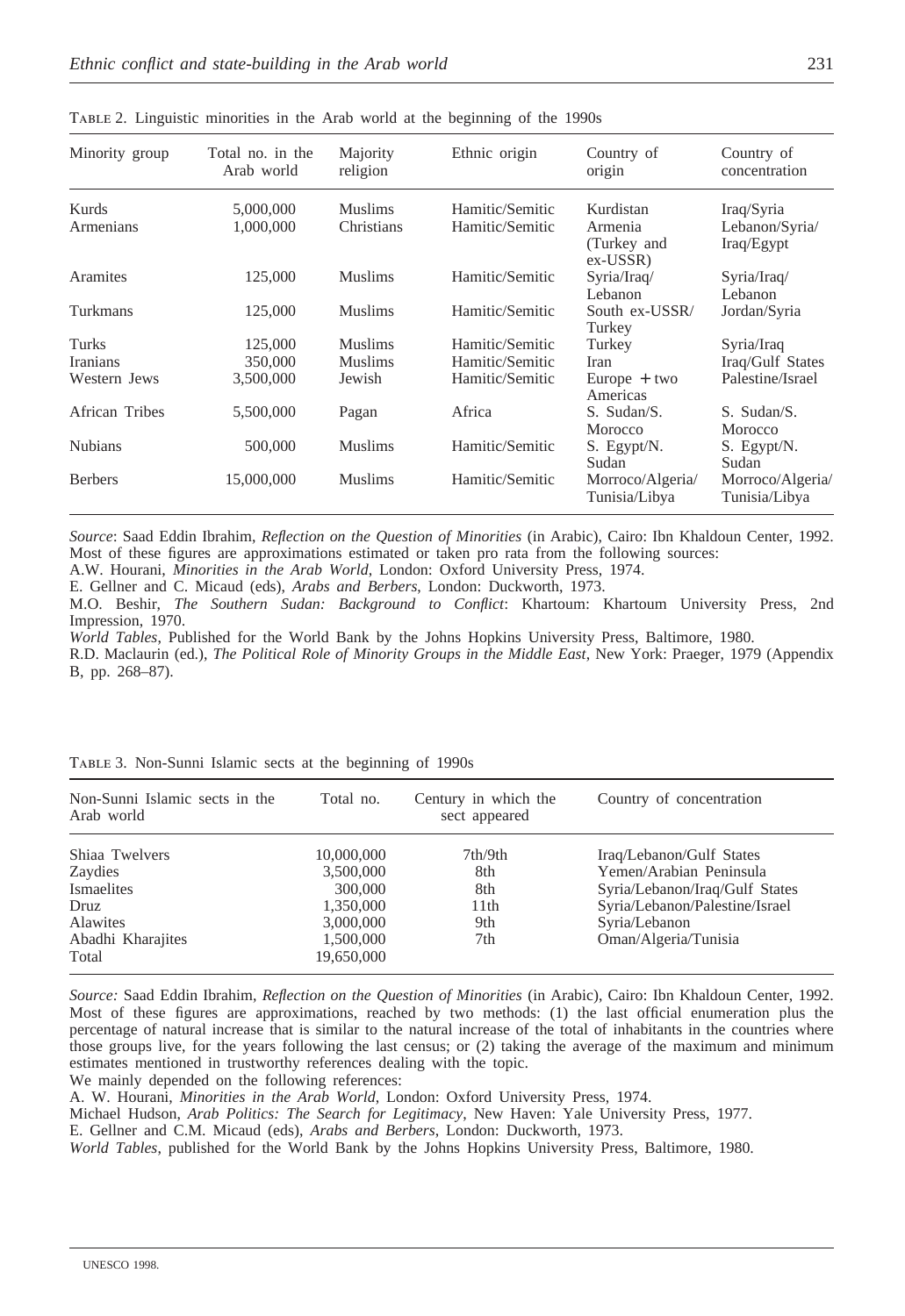| Ethnic divide                     | Population (in<br>millions) | Percentage | Country of concentration              |
|-----------------------------------|-----------------------------|------------|---------------------------------------|
| 1. The majority (Arabic-speaking, | 190.0                       | 80.0       | In all Arab countries except Lebanon, |
| Muslims, Sunnis, Caucasians)      |                             |            | Iraq and Bahrain                      |
| 2. Linguistic/cultural minorities | 32.3                        | 13.7       | Morroco, Sudan, Algeria, Iraq         |
| (non-Arab)                        |                             |            |                                       |
| 3. Religious minorities (non-     | 17.9                        | 7.6        | Sudan, Egypt, Lebanon, Palestine      |
| Muslims)                          |                             |            |                                       |
| 4. Islamic minorities (non-       | 20.8                        | 8.8        | Iraq, Lebanon, Syria, The Gulf        |
| Sunnis)                           |                             |            |                                       |
| 5. Ethnic minorities (non-        | $8.7*$                      | 3.7        | Sudan                                 |
| Semitic/Hamitic/Caucasians)       |                             |            |                                       |

Table 4. Major ethnic divides of the Arab world in the early 1990s

\*Also included in divides 2 and 3, above.

*Source*: Saad Eddin Ibrahim, *Sects, Ethnicity, and Minority Groups in the Arab World* (in Arabic), Cairo, Ibn Khaldoun Center, 1994, p. 86.

factor' (e.g. Imperialists and Zionists) has been offered as a common explanation underlying most ethnic conflicts in the Arab world. While such a factor is not to be dismissed, a new generation of Arab social scientists is now going far beyond such conspiratorial explanations of ethnic conflict.<sup>7</sup> The remainder of this paper offers an account of these new endeavours, discussed under the following four headings: competing loci of identity, dilemmas of modern state-building, socio-economic cleavages, and vulnerabilities to external factors.

The four problematiques are generally interconnected in Arab countries; but their interplay is particularly acute in those countries with greater ethnic heterogeneity. The disintegration of traditional Islamic policies in the nineteenth century, the final collapse of the Ottoman Empire (1922), and the concomitant or subsequent Western colonial designs led to the fragmentation of the Arab world and the embryonic beginnings of modern 'territorial states' in the inter-war period  $(1918-1939)$ .<sup>8</sup> As these states gained political independence in the 1940s to 1960s, they inherited equally fragmented ethnic minorities. The political space was replete with challenges that had to do with forging a national identity, state-building, consolidating independence, achieving socio-economic development, and ensuring reasonable measures of equity. Moreover, these challenges arose in an international system polarized by the ideological and geopolitical conflict of the Cold War (1945-1990).

Beyond the immediate scope of this paper, there is substantial relevance to other Middle Eastern countries – Turkey, Iran, Israel and Cyprus. In each of these the ethnic question has flared up periodically. The most recent and dramatic case in point is that of the armed conflict in Southern Turkey between government forces and the Kurdish rebels under the Kurdish Worker's Party (PKK), starting in late 1994 and continuing well into 1995. Some 50,000 of the Turkish army and Air Forces have waged a campaign of search-and-destroy against the PKK in Turkey and a strategy of 'hot pursuit' in neighbouring Iraqi territory.9

The Turkish-Kurdish problem has all the stamp of the Iraqi-Kurdish, Iranian-Kurdish, and to a lesser extent, the Syrian-Kurdish counterparts. The roots and subsequent dynamics are nearly the same, i.e. the fragmentation of indigenous peoples and groups against their will to suit original colonial designs; and later on to suit the newly created territorial states. However, we will confine our treatment to the Arab world as a geopolitical cultural area, distinct from the rest of the Middle East though naturally overlapping with and similar to it in many ways.

# **The question of identity**

Briefly stated, the main competing ideological paradigms in the Arab world since the turn of the century tend to be exclusionary of certain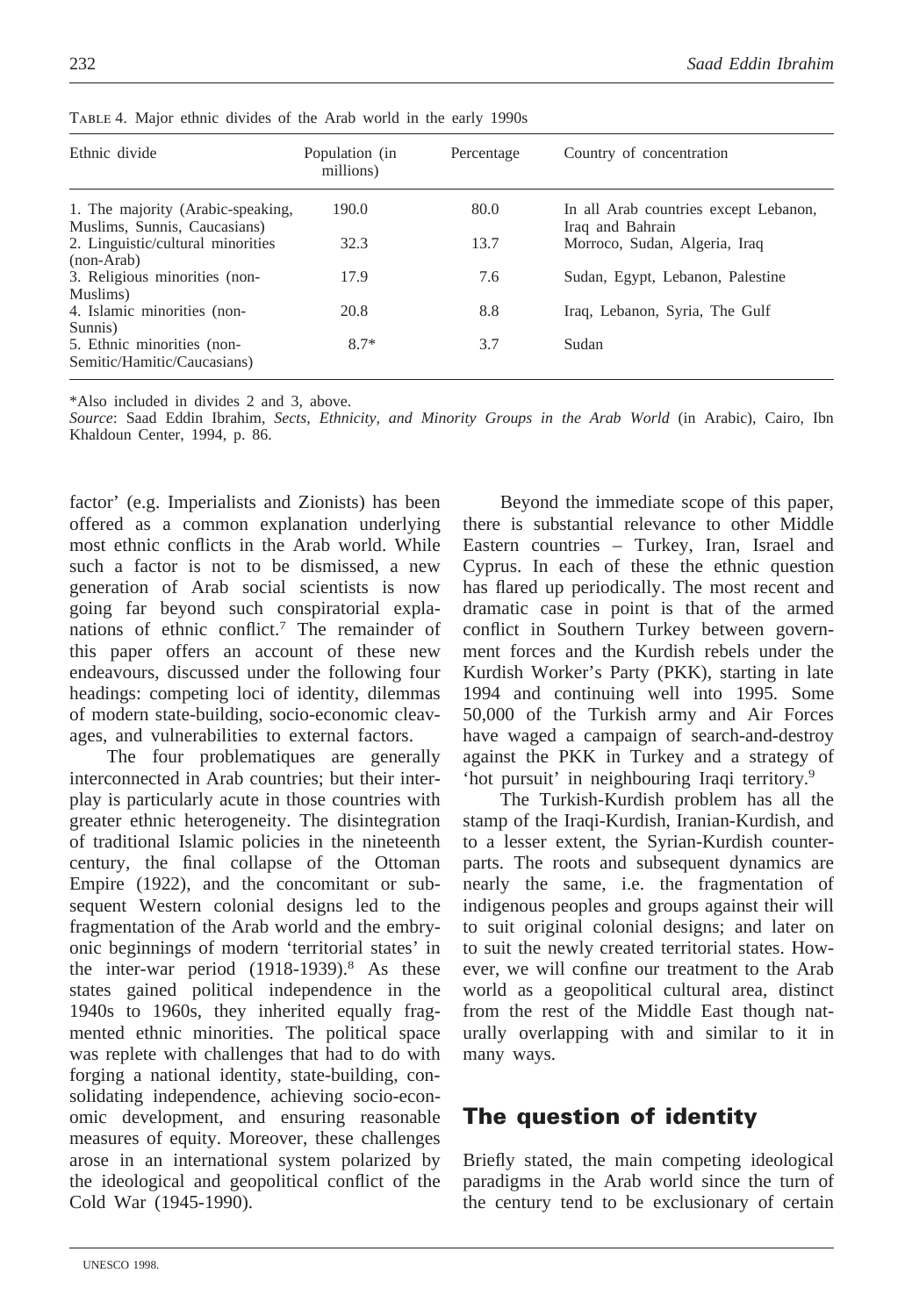| Non-Islamic religious minorities | Total in the Arab world | Country of concentration             |
|----------------------------------|-------------------------|--------------------------------------|
| 1. Christians                    | 12,588,000              |                                      |
| Greek (Roman) Orthodox           | 1,900,000               | Syria/Lebanon/Jordan/Palestine       |
| Nestorians (Assyrians)           | 900,000                 | Syria/Iraq/Lebanon                   |
| Coptic Orthodox                  | 5,600,000               | Egypt/Sudan                          |
| Yaccobian Orthodox               | 225,000                 | Syria/Lebanon/Iraq                   |
| Armenian Orthodox                | 600,000                 | Syria/Lebanon/Jordan/Iraq/Egypt      |
| Western Latin Church             | 625,000                 | Sudan/Syria/Lebanon/Palestine/Egypt  |
| Greek-Roman Catholics            | 500,000                 | Lebanon/Syria/Egypt                  |
| Catholic Syrians                 | 8,000                   | Lebanon/Syria                        |
| Armenian Catholics               | 85,000                  | Lebanon/Syria                        |
| Copts (Roman Catholics)          | 170,000                 | Egypt/Sudan                          |
| Caledonians                      | 625,000                 | Iraq/Syria/Lebanon                   |
| <b>Maronites</b>                 | 1,150,000               | Lebanon/Syria                        |
| Protestants                      | 200,000                 | Sudan/Lebanon/Syria/Egypt            |
| 2. Jews                          | 4,700,000               |                                      |
| Rabbinates Orthodox              | 4,400,000               | Palestine/Israel/Western Territories |
| Oaraites                         | 150,000                 | Palestine/Israel/Eastern Territories |
| <b>Samaritans</b>                | 150,000                 | <b>Israel</b>                        |
| 3. Heterodox religion sector     | 5,825,000               |                                      |
| <b>Sabians</b>                   | 150,000                 | Iraq                                 |
| Yazidies                         | 125,000                 | Iraq                                 |
| <b>Bohais</b>                    | 50,000                  | Palestine/Israel/Iraq                |
| African tribal regions           | 4,500,000               | Sudan                                |
| Total of non-Islamic religious   | 22,113,000              |                                      |
| minorities                       |                         |                                      |

Table 5. Non-Islamic religious minorities in the Arab world in the late 1980s

*Source*: Saad Eddin Ibrahim, *Reflection on the Question of Minorities* (in Arabic), Cairo: Ibn Khaldoun Center, 1992. Most of these figures are approximations, reached by the same two methods noted in Table 3: the last official enumeration plus the percentage of natural increase that is similar to the natural increase of the total of inhabitants in the countries where those groups live, for the years following the last census. Or taking the average of the maximum and minimum estimates mentioned in trustworthy references dealing with the topic. We mainly depended on the following references:

Robert B. Betts, *Christians in the Arab East: A Political Study*, Athens: Layacabettus Press, 1975.

A.H. Hourani, *Minorities in the Arab World*, London: Oxford University Press, 1974.

M.O. Beshir, *The Southern Sudan, Background to Conflict*, Khartoum: Khartoum University Press, 1970.

*World Tables*, Published for the World Bank by the Johns Hopkins University Press, Baltimore, 1980.

R.D. Maclaurin (ed.), *The Political Role of Minority Groups in the Middle East*, New York: Praeger, 1979 (Appendix B. pp. 268-287).

groups from full-fledged membership of the political community. At present, the Arab intellectual-political space is dominated by Islamic and secular nationalist ideologies. Each has its own locus of political identity.

#### **The Islamists' vision and ethnicity**

The Islamists, naturally, base the political bond of culture, society, and state on religion. This would automatically exclude non-Muslims from the respective policies of the Arab world  $-$  i.e. some 18 million, mostly Christians together with a few hundred thousand Jews (see Table 5). In its extreme purist form, the exclusion

would entail some 21 million non-Sunni Muslims as well (i.e. various Shia'as and Kharajite sects). Mainstream Islamists would make that exclusion partial – i.e. confined to banning non-Muslims from assuming top commanding offices (e.g. heads of state, governors, and the judiciary).<sup>10</sup> Their rationale is that holders of such offices perform not only temporal roles but also carry out religious duties – i.e. leading the prayers, implementing the *Shari'a* (Islamic law), and commanding the faithful in the *Jihad* (holy religious war). The purist Islamists would make the exclusion of non-Muslims complete from any state or governmental role at any level. To them, non-Muslims are to exist as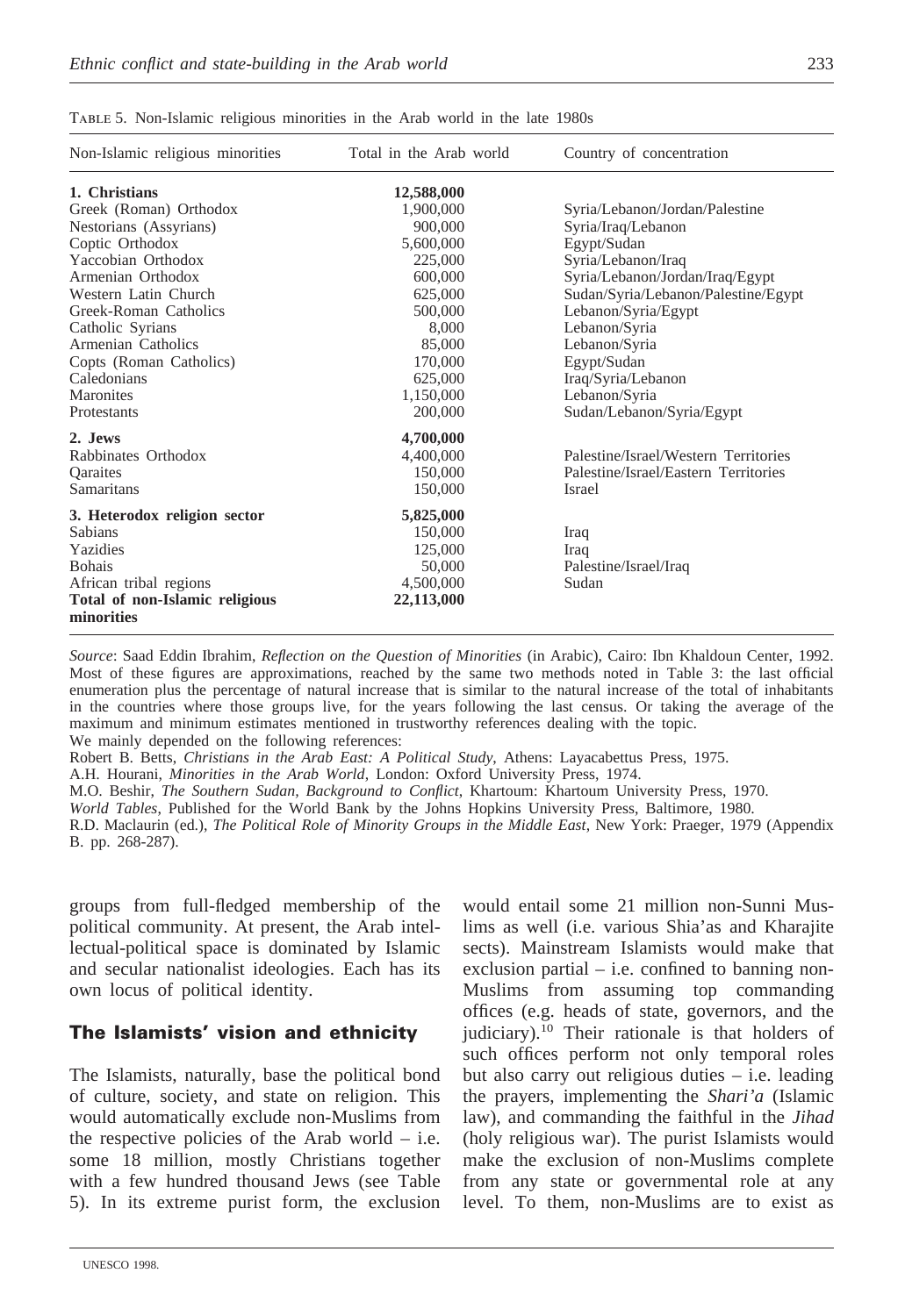'protected communities' (*ahl zimma*), run their own communal affairs, and pay the *jezia* (a poll tax).<sup>11</sup> So long as they respect the Muslim majority and recognize the sovereignty of the Islamic state, non-Muslim communities are to be treated with respect, compassion and religious tolerance.

In this vision, all Muslims are considered equal regardless of their ethnic origins, culture, or national origin. Accordingly, Muslim Kurds (in Iraq and Syria), Berbers (in Algeria and Morocco) and Black Muslims (in Mauritania and Sudan) are not considered 'minorities'. Together these Muslim (but non-Arab) groups number over 20 million. This Islamist vision of the 'political order' would naturally be welcomed by non-Arab but Muslim members of the community, in which 'citizenship' is based on religion. Obviously, in such a polity non-Muslims in the Arab world feel quite threatened, as well as alienated.

#### **The Arab nationalist vision and ethnicity**

The Arab nationalist vision started to unfold in the last decades of the Ottoman Empire. It emerged as a reaction to both Ottoman rule and the Young Turks' Turanic or Pan-Turkic ideology. In its pure form, the Arab nationalist vision is predicated on 'culture' and 'language' as the pillars of political identity of state, society and citizenship. In this sense, Arab nationalism has been a secular ideology. Accordingly, all native speakers of Arabic, bearers of Arab culture, and who perceive themselves as 'Arabs' would be full-fledged members of the 'Arab nation', enjoying full rights of citizenship regardless of ethnic origin, religion or sect. The Arab nationalist vision would not recognize other non-Arab national or cultural groups living in the 'Arab Homeland' as autonomous communities or independent entities in their own right. However, their individual members would be treated as equal 'Arab' citizens under the law.12

Thus, while the Islamists would exclude 'non-Muslims', the Arab nationalists would exclude 'non-Arabs' from full-fledged membership of the polity. At present (1995), the size of the latter group is some 20 million. On the other hand, non-Muslim Arabs are to be fully integrated in the national political community and these amount to some 18 million (mostly Christians).

Naturally non-Arabs would feel threatened by the Arab nationalist vision. This is particularly the case with sizeable non-Arab communities which have national aspirations of their own (e.g. the Kurds) or who are keen on preserving their cultural integrity and language (e.g. the Berbers). Also, some non-Muslim communities fear that despite its secular appearance, Arab nationalism has its Islamic underpinnings. This apprehension is to be found explicitly among the Maronite Christians of Lebanon, and implicitly among the Christian Copts of Egypt. $13$ 

Thus each of the competing paradigms of identity in the Arab world would exclude what the other would include in their respective definition of the political community. We will see how modern state-builders, in practice, have tried to cope with this dilemma by the subtle evolving of country nationalism referred to as *Wataniyya*. 14

# **The intractable question of identity**

As it turns out in the Arab world, as elsewhere, the question of identity is one of the most vexing socio-political cleavages. It taps cultural, symbolic, and existential notions of individual and collective self. Unlike other cleavages (e.g. class, occupational, educational, ideological, political), ethnic identity and the conflicts it generates are 'intrinsically less amenable to compromise than those revolving around material issues'.15

Both the Islamic and nationalist visions have failed to take into account sub-identities within their own broad primordial frame of reference. Thus, Islamic visionaries have tended to play down sectarian cleavages within and between fellow Muslims. In the Lebanese civil war (1975-1989), more Shia'a and Sunni Muslims killed each other than they killed Christians. Indeed, more Shia'a Muslims killed each other than they killed Sunni and Druz Muslims, and than Christians of all sects. By the same token, more Christians were killed by other Christians than by Muslims in the Lebanese civil war.<sup>16</sup>

Nor would proponents of the Islamic vision of a political identity take much comfort from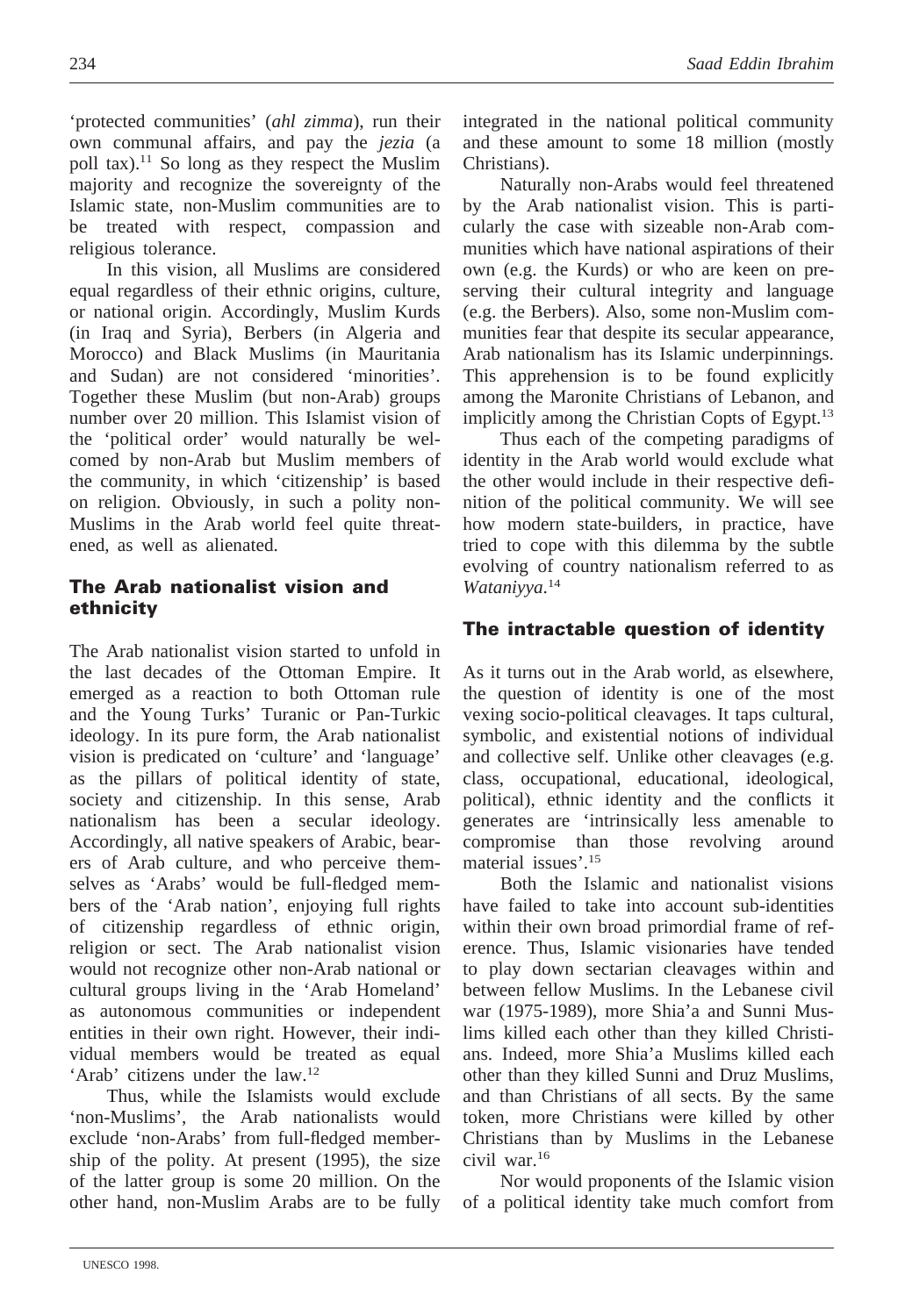the infighting among Afghani Muslim Mujahideen which claimed more Muslim casualties in three years (1990-1993) than the entire ten years war of resistance against the Soviet and Sovietbacked regime  $(1980-1990).$ <sup>17</sup> Equally, proponents of the pan-Arab nationalist vision have been seriously discredited by actions of regimes espousing that vision. The quarter of a century of rivalry between the two Baathist regimes in Iraq and Syria is a dramatic case in point. It just happens that the elite of each regime belongs to a different religious Muslim minority sect in their respective countries.<sup>18</sup>

Much of the tension in North Yemen (1970–1990) and then in unified Yemen (1990– 1994), which escalated into a full-fledged civil war in mid-1994, has not been without its Muslim sectarian undertones. Despite official denials by all parties in the conflict, the hidden but persistent cleavage has been between the Shia'a Muslim Zaydis of the North and the Sunni Muslim Shawafi of the South.<sup>19</sup>

Thus elegant and neat as the two competing visions of identities in the Arab world may be, they have in practice failed to project a coherent or consistent political programme. They have failed to deal with sub-identities, let alone other socio-economic variables.

# **The task of state-building**

The modern state-building process in the Arab world is some seven decades old. The earliest one in Egypt (1922) tackled the issue of identity with a compromise. While Egypt's first constitution (1923) was clearly secular, basing full citizenship on birthright, regardless of religion, race, or creed, nevertheless one article stipulated that 'Islam is the state religion'. But this was understood, in Egypt and elsewhere in Arab countries with similar constitutions and stipulations, to mean only two things, which did not seriously impede the integration of non-Muslims into the polity. The first was that the head of state would be a Muslim; the second was that Islamic Shari'a would be a source (but not the only one) of legislation.<sup>20</sup>

In practice, nearly every Arab state today has avoided the clear dichotomies of choice – such as between religious vs. secular, or national vs. country (*Qawmiyya* vs. *Wataniyya*) – in forging their political-cultural identities. Instead each Arab state (or regime) has attempted its own reconciliation, with greater emphasis on one particular dimension but never to the total exclusion of the other. Hence, it is possible to plot the Arab States on the two continua of 'religious-secular' and 'country (*watan*) – Arab nation (*Umma Arabiyya*)', as Figure 1 shows. Lebanon is the only exception among Arab states, where a constitutional tradition (since the 1940s) provides that the head of state is a Christian Maronite; the Prime Minister a Sunni Muslim; and the Speaker of the House (Parliament) a Shiaa Muslim. The 1980 constitutional reform did not alter this tradition, though modified the powers invested in these respective offices and balanced the number of Muslim and Christian deputies in the Parliament.

The first continuum (religious-secular) is based on the salience of religious symbols and rules of legitimization in basic documents of the polity, e.g. Saudi Arabia's flag and state symbol is a drawing of the Holy Koran, flanked by two crossed swords. The second continuum is based on the salience and invocation of pan-Arab nationalist principles in its basic political charters.

The pragmatic reconciliation of secular and religious considerations was not the only issue in forging the identity of the new states. Early state-builders also had to contend with reconciling pan-Arab national considerations with those of sub-national identities (*Qawmmi* vs. *Qautry*). The leaders of the pan-Arab movement who had rallied around Sherif Hussein of Mecca in the Great Arab Revolt (1916) were frustrated and felt betrayed as Britain and France reneged on their promises of Arab independence and unification (as was later revealed by the secret Sykes-Picot agreement). Yet Arab nationalist hopes remained alive. With the successive independence of one country after another in midcentury, early state-builders made another pragmatic reconciliation. In their constitutions or declarations of independence, it was often stipulated that while their country was declared as an 'independent sovereign state', it nonetheless remained an integral part of the 'Arab Nation' or the 'Arab Homeland', waiting for the opportune moment to 'reunite with the other Arab parts'.<sup>21</sup> The establishment of the League of Arab States in 1945 was a formalization of this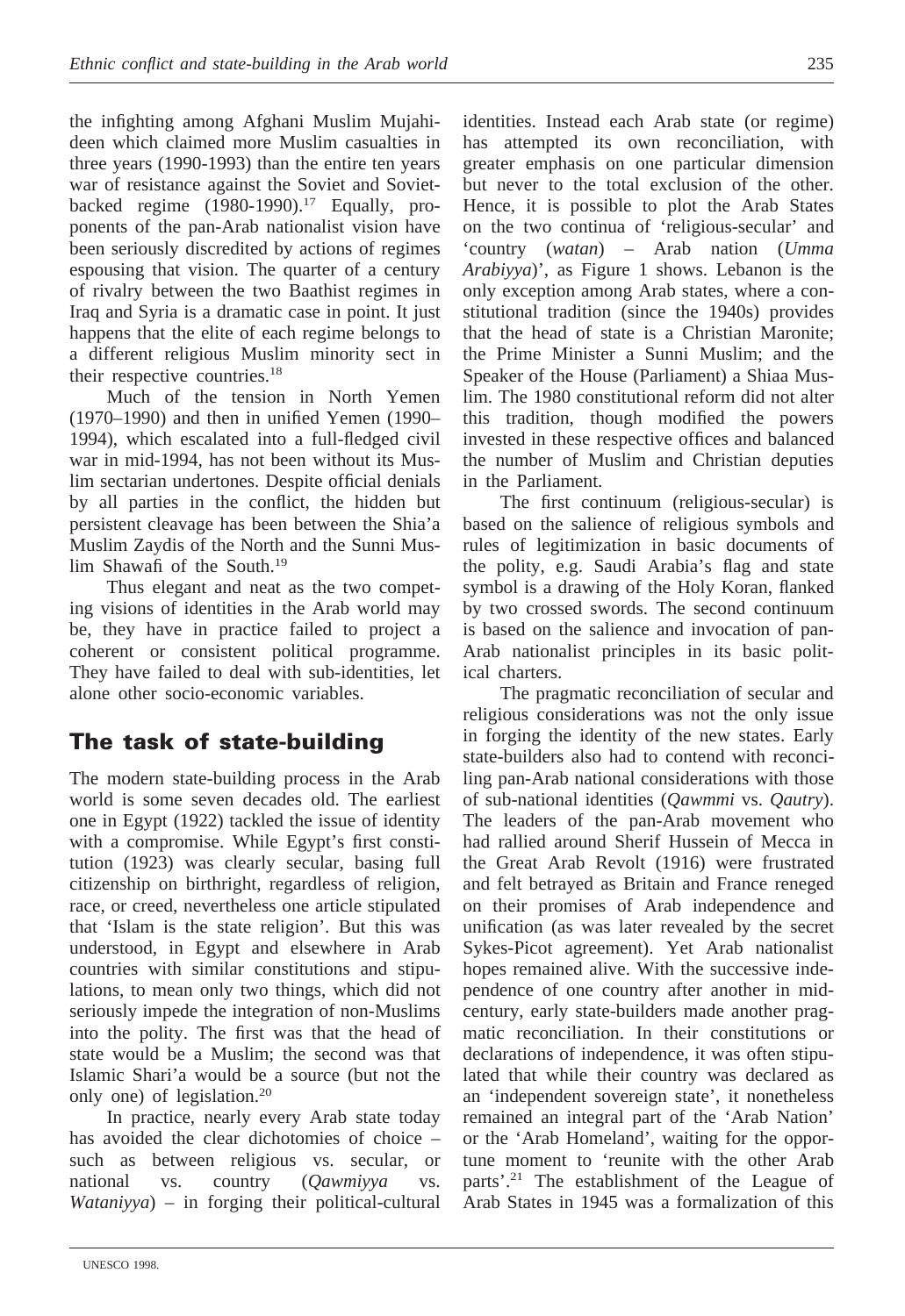# **Religious (Islamic)**

#### Secular

Saudi-Arabia Gulf States Sudan Morocco Jordan Libya Egypt Algeria Yemen Tunisia Palestine Iraq Syria Lebanon

Morocco Tunisia Algeria Sudan Lebanon Saudi Arabia Gulf States Egypt Palestine Jordan Libya Iraq Syria Yemen

**Country Patriotism (Wataniyya)** 

# Arab Nationalism (Qawmiyya)

Figure 1. Arab states according to the continua religious/secular and country patriotism/Arab nationalism.

compromise. It ensured the separate independence of its member states but kept the door open for gradual measures of co-operation, integration, and unification.

Thus while Arab ideologists debated their competing visions, some of which were mutually exclusive, practical statesmen and politicians engaged in the 'art of the possible'. The above two compromises were cases in point and operated reasonably well during the early decades of independence in several Arab countries which adopted 'liberal' or quasi-liberal systems of governance – e.g. Egypt, Iraq, Syria, Lebanon, Jordan and Morocco. Where sizeable subgroups existed they were accommodated politically under such 'liberal' systems. In some cases (e.g. Lebanon and Jordan), they were formally or explicitly recognized and allotted a proportional share in elected and ministerial councils. In others (e.g. Egypt, Syria, Iraq), similar, though implicit accommodations were practised. In fact, the first Syrian Prime Minister after independence, Faris Al-Khoury, was a Christian and Egypt had Coptic Christian Prime Ministers such as Boutros Ghali, and Youssef Wahba. Iraq had Shia'a and Kurdish Prime Ministers and Speakers of the Parliament, e.g. I. Koubba. In other words, socio-ethnic diversity was matched by a political pluralism of one sort or another.

The end of the first liberal experiment in those Arab states during the 1950s and 1960s led to potential problems for their minority communities. The military regimes which took over power in many of them adopted militant Arab nationalist ideologies and bold socio-economic reforms. On both counts, they were bound to alienate this or that group in their respective countries. In Egypt, for example, Nasser's July 1952 Revolution alarmed non-Muslim communities on several grounds. None of the one hundred Free Officers who staged the Revolution was a Christian, whilst Copts alone (apart from other Christian denominations) represented some 8 per cent of the population. Nor were Egyptian Copts particularly enthusiastic about the new regime's Arab nationalist orientation. Worse still were the regime's socialist policies which in the aggregate hit the Christians harder, as they were disproportionately represented in the landed bourgeois classes of Egypt. Something similar occurred elsewhere in the Arab world where military or single-party regimes ruled for several years. In countries with marked heterogeneity, this lack of political pluralism was bound to create tension. Even when military single-party regimes attempted to accommodate minority groups, such accommodation was often either nominal or arbitrary, depending on the whims of the rulers; thus leading to further alienation of these groups.<sup>22</sup>

In two extreme cases, majority rule was replaced by the rule of a minority. Thus, under the ideological guise of the Arab Baath Socialist Party, an Alawite military rule has tightened its grip on the Arab Muslim Sunni majority (65 per cent) in Syria since 1970. Since 1968 Iraq's Arab Muslim Sunni minority (35 per cent) has had the upper hand over all other groups, some of which are numerically larger, e.g. the Shia'a Muslims who account for about 45 per cent of Iraq's total population.

In the Sudan, members of the ruling military elite have invariably come from one Arab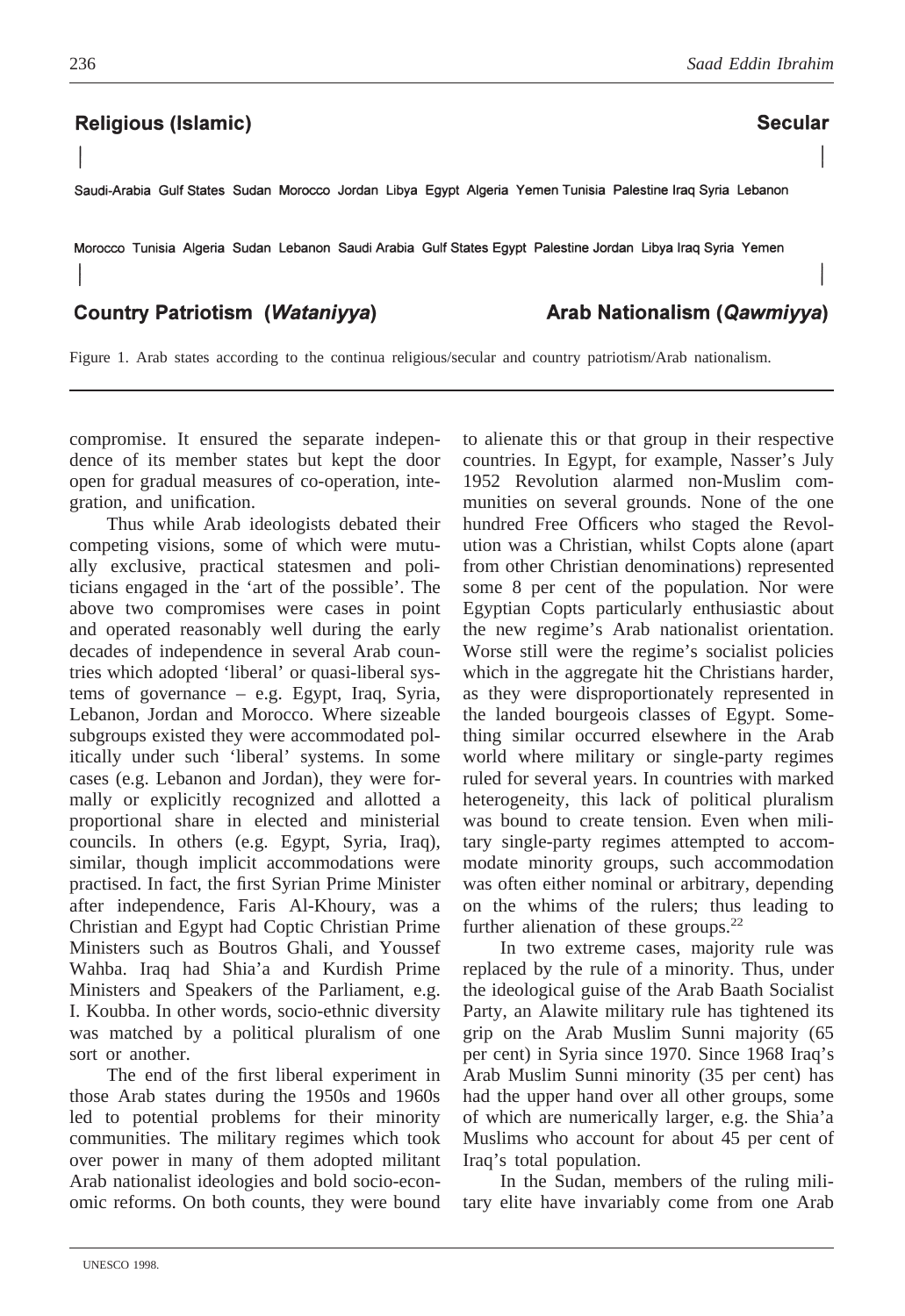Shati', Gaza, March 1994. Fouad Elkhoury/Rapho

Muslim northern province around the capital Khartoum. Under populist, socialist, and now Islamic guise the three military coups d'état (of 1958, 1969, and 1989) have been staged by Arab Muslim officers from the north. In none of them was there a single southern non-Muslim officer at the start. Later on, a few token southerners were added.

With the exception of Egypt, the alienation of minority groups *vis-a`-vis* the ruling militaryideological single-party regimes has grown into overt unrest. In Iraq, Syria, Sudan, Algeria, Somalia, and Mauritania it has erupted into violent confrontations of varying degrees during the last three decades. At present, there is protracted armed conflict in the Sudan, Somalia, and Iraq. At times it is not only the legitimacy of the ruling regime which is challenged, but also the legitimacy of the state itself. Thus, the territorial integrity of Sudan, Somalia and Iraq is now in serious question. Several decades of a statebuilding process is giving way to a reverse process of state-deconstruction.

# **The social question: mobilization and equity**

The twin process of westernization and the disintegration of the Ottoman Empire led, among other things, to the breakdown of the traditional organization of ethnic groups in the Arab world. Their residential and occupational patterns have become less segregated. With independence, their social mobilization and integration into the societal main-stream was greatly expedited, and their political consciousness markedly heightened. Modern education, urbanization, expanding means of communication and exposure to the mass media, have all been instrumental in this respect. $23$ 

As elsewhere in developing regions, this social mobilization was accompanied or followed by a steady rise in expectations on the part of ethnic groups in the Arab world. Those expectations included quests for a greater share in power, wealth, and prestige in their newly independent countries. The brief liberal experi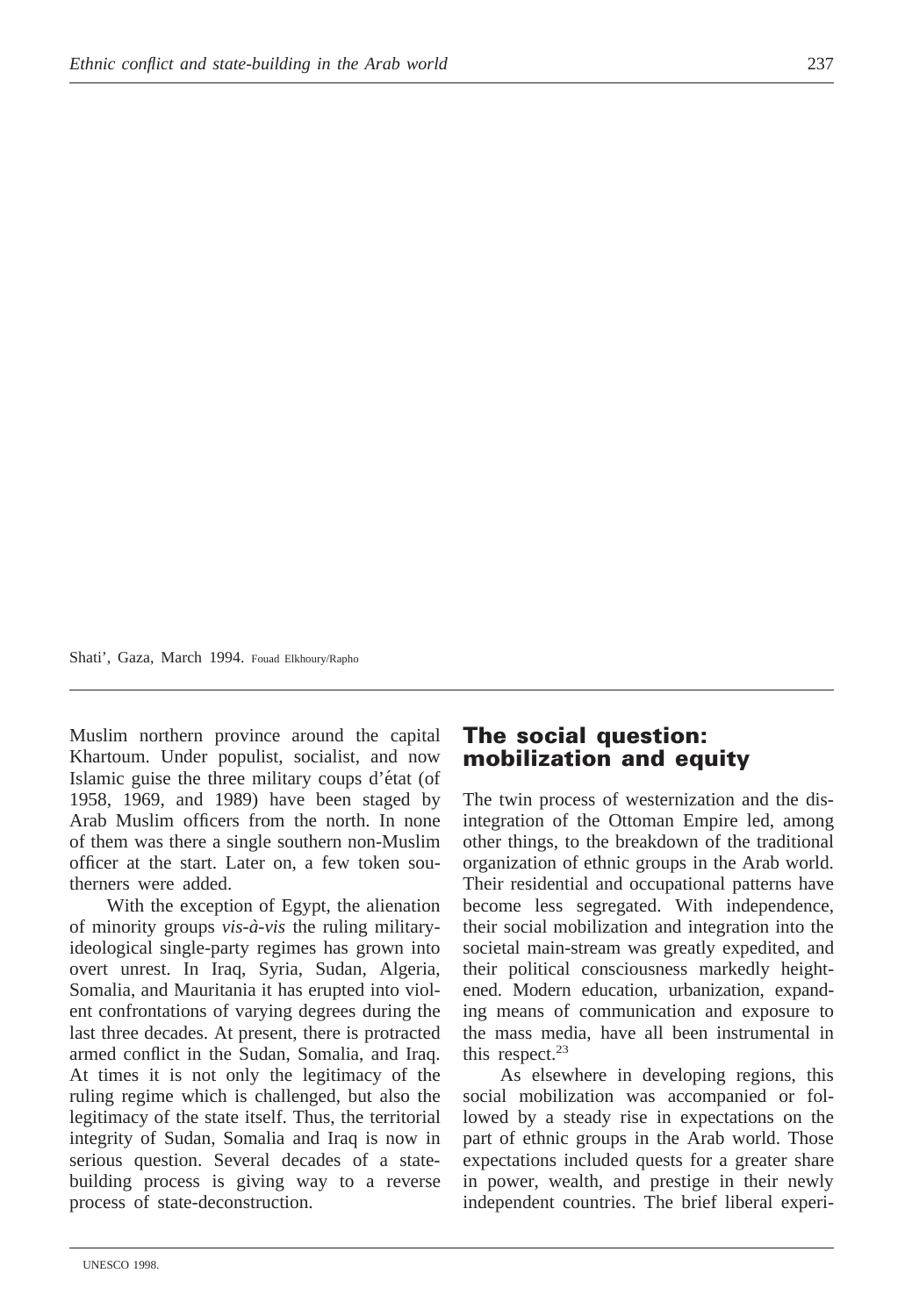ment in several Arab states satisfied the quest of ethnic groups for political participation, but not as much their quest for social justice  $-$  i.e. an equitable share in wealth. The early years of military-ideological populist regimes satisfied ethnic groups or promised to do so, as far as social equity was concerned. Such redistributional measures as land reform, nationalization of foreign and upper class assets, an open and free system of education, the provision of equal opportunities and the adoption of meritocratic systems of employment were put into effect. However, as the regimes consolidated and their tenure in power lasted, the reality and/or promise of greater equity began to erode for all non-ruling groups, including ethnic minorities.

Thus, with political participation long curtailed and social mobilization continuing unabated, progress in social equity coming to a halt or worsening, structural-relative deprivation has been steadily rising since the 1970s. Such deprivations have been felt more by ethnic groups than by other sectors in society. Consequently, they were the first and the loudest in expressing their resentment against what by now has become an authoritarian-bureaucratic ruling class, with ideological trappings fading into the background.

Instead of responding to such protestations by resuming the march of social equity or reopening the political system to more participation, most Arab regimes responded by greater coercion domestically and/or military adventures externally. Thus the Syrian regime became embroiled in the Lebanese civil war (since 1975); the Iraqi regime in two Gulf wars (with Iran 1980-88, and in Kuwait with an international coalition in 1990-91); the Libyan regime in Chad (1975-1988); the Algerian regime in a proxy war with Morocco in the Sahara (1976-1990); the Somali regime in the Ogden with Ethiopia (1977); and the Mauritanian regime in series of armed skirmishes with Senegal (1990-1991).

Mounting internal coercion and external military adventures have both had the effect of earmarking a greater share of state budgets for arms purchases with a dwindling share to social programmes. Thus social equity continued to worsen further for all non-ruling groups, but especially for ethnic minorities. In this way the

ethnic divide in several Arab countries has been intensified by a class divide. $24$  The combination of class-ethnic deprivation needed one more factor to erupt into an open armed conflict – a foreign ally. This takes us to the external question.

# **External penetration and ethnicity in the Arab world**

Because of its unique strategic location as well its resources, especially oil, the Arab Middle East has been a target of domination by rival foreign powers over the last two centuries. Meanwhile, several structural weaknesses in the Arab Middle East were accentuated by such powers to enhance their hegemonic designs. The ethnic question has been one of those weaknesses.

As early as the late eighteenth century, rival Western powers scrambled for a clientsponsorship of various ethnic groups that lived in the provinces of the declining Ottoman Empire, the 'Sick Man of Europe'. This was to be a pretext for possible inheritance of such provinces on the final demise of the 'Sick Man'. A case in point was France's sponsorship of the Christian Maronites, Britain's of the Druz Muslims, and Russia's of the Christian Orthodox – all in one Arab-Ottoman province, Greater Syria (including Mount Lebanon). On the whole, ethnic groups in the Arab world remained long reluctant and sceptical of such unsolicited guardianship by foreign powers. But as corruption and despotism of the ailing Ottoman Empire reached its zenith, some of these groups accepted such guardianships for protection not only against the central authorities but also against real or perceived threats from other indigenous ethnic groups at home.

This nineteenth-century pattern of big powers meddling in the Arab world's ethnic affairs continued into the twentieth century, both under direct colonial rule with fragmented Arab policies, and after formal independence. The big power actors varied during the two centuries but the pattern has remained essentially the same. After World War II, with more independent or new states in the Arab Middle East, several regional actors have also become involved, often by proxy, in the ethnic affairs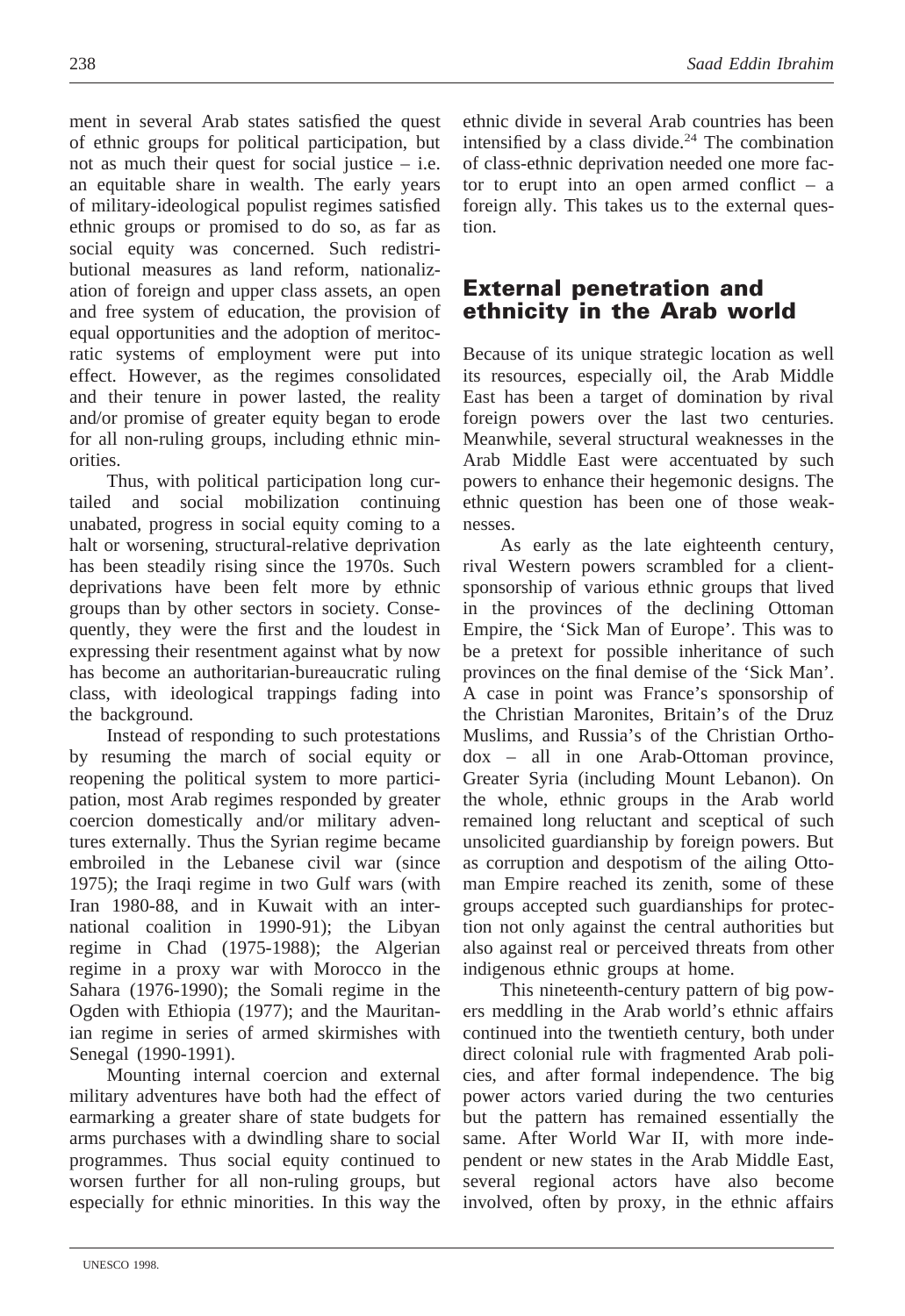of one another. Notoriously among the latter were Israel (in Lebanon, Iraq, and the Sudan), Iran (in Iraq and Lebanon), Ethiopia (in the Sudan).<sup>25</sup> At times some Arab states also meddled in ethnic questions of neighbouring Arab and non-Arab states (e.g. Syria in Lebanon and Iraq; Iraq in Lebanon, Syria, and Iran; Sudan in Ethiopia).<sup>26</sup>

The big power rivalry during the Cold War (1945-1990) added to this meddling a further complicating dimension of an ideological nature. At times factions of the same ethnic group were as much in conflict with each other as were their external (regional or global) patrons. Rarely did the external factor alone trigger serious ethnic conflicts, caused primarily by indigenous factors of political, socio-economic, or cultural nature of the kind discussed above.

What the external factor did, if played out, was to intensify, complicate and protract such conflicts. This is especially the case with armed ethnic conflicts, which tend, over time, to create a political economy and a sub-political culture of their own – far beyond the original issues of the conflict. The civil wars in Lebanon, Sudan, and Iraq are dramatic cases in point.

# **Ethnicity, civil society, and democratization**

To recapitulate, the ethnic question is one of the most serious challenges facing the Arab world at large, and, in particular, those Arab states with a marked ethnic diversity. The nascent system of modern country-states as well as the Arab intelligentsia have both failed to comprehend or deal with the ethnic problem frontally. To begin with, the caesarean birth of many of the Arab states at the hands of colonial midwives brought to existence a number of seriously deformed Arab states. Had the liberal experiment been allowed to continue, or had it resumed, say a decade or two after its interruption, many of the early socio-economic deformities might have been corrected through a genuine process of participation.

# **Participatory politics**

Participatory political systems have proven to be the most effective modality for peaceful management of social cleavages in general, and ethnic conflicts in particular. Primordial loyalties are often moderated, reduced, or even eliminated as modern socio-economic formations (e.g. classes and occupational groups) freely evolve. The latter offer members of ethnic groups a substitute or at least a partial alternative for collective protection, and enhancement of legitimate rights and needs. They allow for the kind of criss-crossing modern associational networks which have come to be lumped under the concept of civil society. In its broad sense, 'civil society' would include political parties, trade unions, professional associations and other non-governmental organizations on the community and national levels. This kind of associational network has proven to be the nerve of participatory political systems even when some of them are avowedly 'apolitical'.27

Participatory politics may contribute, in some Arab countries, to initial political instability or lead to various forms of demagogy. Rival ethnic leaders may engage in 'upmanship politics', but in the medium or long term, responsible democratic politics is bound to prevail. In countries with sizeable ethnic groups concentrated in one province or geographic area, separatist tendencies may also be expected, once the political system is opened to free expression and free balloting – as is vividly, and sometimes tragically, witnessed in the former USSR and Yugoslavia. While such a right must be conceded in principle, it could in practice result in chaos.

# **Federalism**

To avoid the negative effects of such an eventuality, 'federalism' or even 'confederalism' should be real options. The flexible and imaginative application of 'federalism' could make a modern functional equivalent of the Millet system of the Ottoman Empire. Federalism would reconcile the legitimate impulse of Arab states to preserve their territorial integrity with the legitimate right of ethnic groups to preserve their culture, human dignity and political autonomy.

It goes without saying that legitimate human and political rights of minorities and ethnic groups can be respected only if they are also respected for the majority. In fact, as the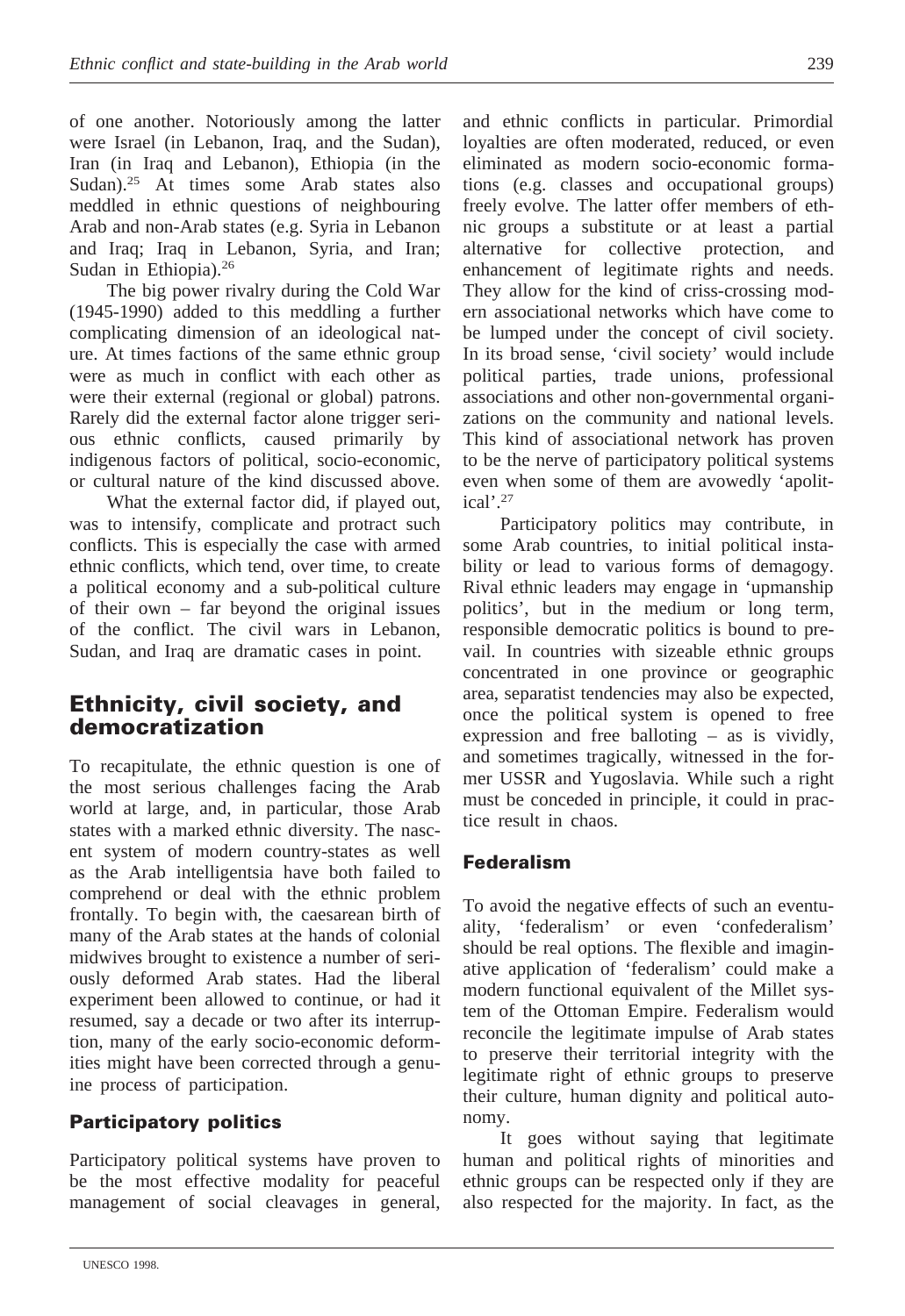Lebanese social scientist Antoine Messarra once observed, 'no political Arab regime has had a serious problem with an ethnic minority without also having a serious problem with the majority in the same country'.<sup>28</sup> The Kurds and the Southern Sudanese who have long risen up in arms against their central governments have recently come to the same conclusion: their problem will not be resolved without changing the entire political system to one that is responsive and accountable to both the majority and the ethnic minorities. This proposition has been summed up by the Kurdish national movement in the phrase, 'democracy for all Iraqis and autonomy for the Kurds'. The Sudanese Liberation Army (mostly Southerners) has adopted a similar slogan, 'democracy for all of the Sudan and federalism for the South'.

Despite some serious and protracted armed ethnic conflicts in the Arab world, there are instances where such conflicts were better managed or averted altogether. Again, it was a combination of participatory politics and decentralization or federalism. Of special note here is the case of Berbers in Morocco and Algeria, who constitute roughly the same percentage in the total population 25 to 35 per cent. Although a cultural and linguistic minority, the Berbers in both countries are Sunni Muslims, like the Arab majority. The Berbers have been an integral and important part of Maghreb history since the seventh century AD. They took part in the Arab-Muslim conquest of the Iberian Peninsula, as also Saharan and Sub-Saharan Africa. Equally, in modern times, they were subjected to French colonial rule, resisted its policy of 'divide and rule', and struggled for their countries' independence in the 1950s (Morocco) and 1960s (Algeria). In the post-

independence decade, Berbers in both countries evolved their own cultural aspirations as a distinct group. The Moroccan king accommodated those aspirations; while the Algerian ruling single party FLN stunted them. In the 1990s, the Moroccan Berbers seem far more integrated in the national politics of their country than their Algerian counterparts. The latter have increasingly been agitating for cultural recognition. The threat of Islamic militancy, with its 'over-Arabization' tendencies, is quickly turning the Algerian Berbers' cultural quest into an equally militant political protest.<sup>29</sup> At the time of writing (1995), the Algerian state is under severe cross-pressure from both Islamic and Berber militants.<sup>30</sup> Thus, while Morocco is sailing towards steady democratization with its Arabs and Berbers alike, Algeria is disintegrating under the militancy of some Arab and Berber groups.

Sudan is another case in point. In thirtynine years of independence (1956–1995), the country had only ten years of relative calm between the south and the north (1972–1982). Those ten peaceful years were due to the Addis Ababa Agreement (AAAs) which provided for southern self-rule. When the Numairy military regime reneged on the AAAs in 1983 by restoring Khartoum's direct rule and imposing Islamic Shari'a on non-Muslims, the south flared up in armed insurrection again. The situation has not improved despite the succession of three different regimes since then  $(1985, 1986, 1989)^{31}$ 

Thus, while Morocco and Algeria represent two contrasting simultaneous cases of governance and ethnic management, Sudan represents a diachronic case. The conclusion is basically the same: nowadays, societies that are ethnically pluralistic, must also be politically so.

#### **Notes**

1. For a recent overview of worldwide ethnic conflicts, see L. Diamond and M. F. Plattner (eds), *Nationalism, Ethnic Conflict, and Democracy*, Baltimore and London: The Johns Hopkins University Press, 1994.

2. For details and documentation see Saad Eddin Ibrahim, *Sects,*

*Ethnicity, and Minority Groups in the Arab World* (1994) (in Arabic), Cairo: Ibn Khaldoun Center, pp. 15–18, and pp. 225–290, pp. 323– 69, and pp. 601–29.

3. Ibid., pp. 725–49.

4. See also Diamond and Plattner's definition in *Nationalism, Ethnic*

*Conflict*, op.cit, p. xvii; F. Fukuyama, 'The End of History', *The National Interest*, no. 16 (summer 1989), pp. 3–18, and *The End of History and the Last Man*, New York: Free Press, 1992, p. 201.

5. For full account of civil armed conflicts in Iraq, Sudan, and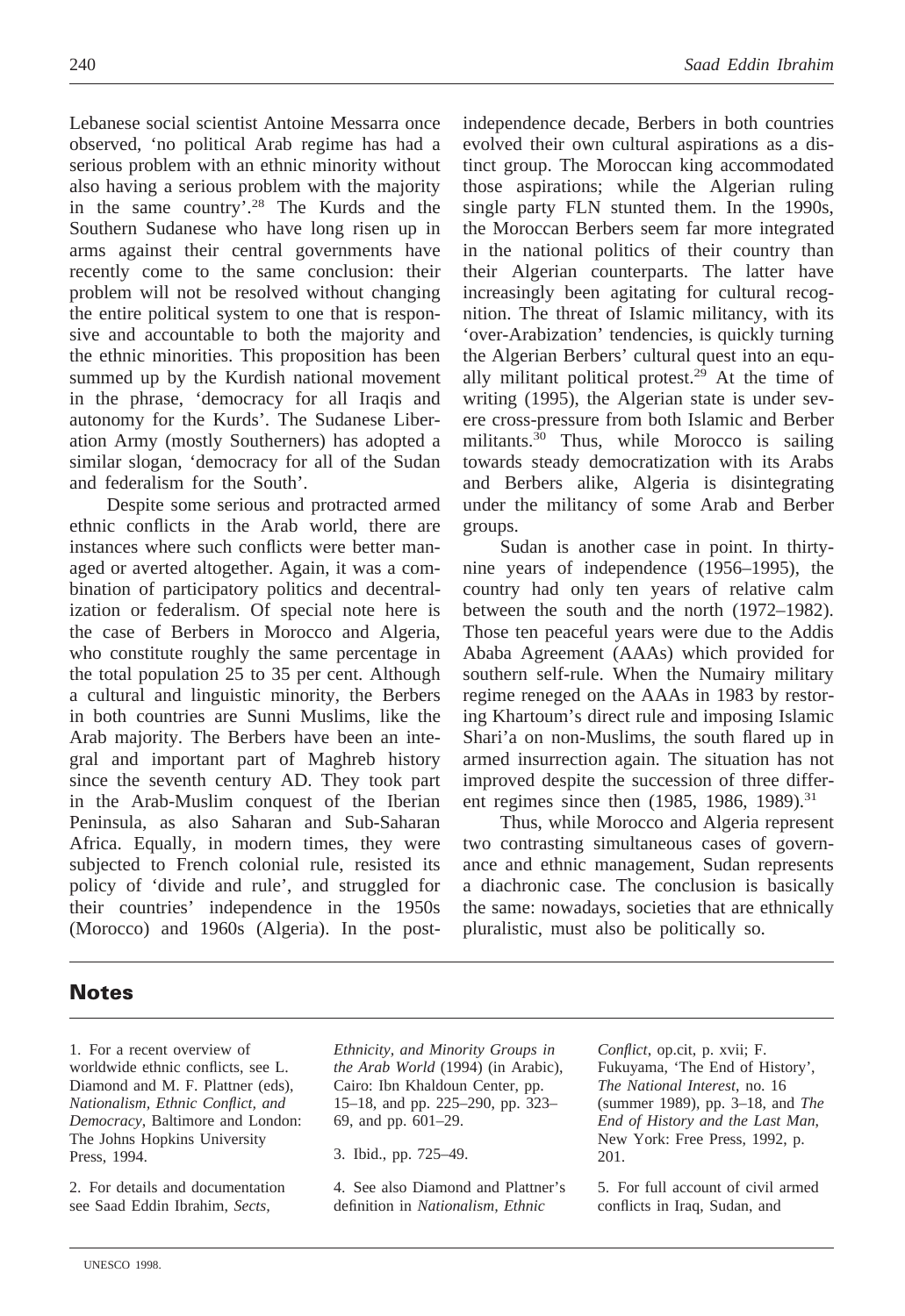Lebanon, see Saad Eddin Ibrahim, *Sects, Ethnicity and Minority Groups*, op.cit, pp. 225–90, pp. 323–60, and pp. 601–29.

6. Ibid. pp. 14–15; and A.H. Hourani, *Minorities in the Arab World*, London: Oxford University Press, 1947.

7. A full debate has raged among Arab intellectuals over a proposed conference on the 'UN Declaration on Minorities' Rights and Peoples of the Arab World and the Middle East' that was to be held in Cairo, 12–14 May, 1994. The prominent Egyptian writer and journalist, M.H. Haikal led the charge against the conference in an article 'The Copts are an Integral Part of the National Mass', *Al-Ahram*, 20 April 1994. Some 240 Arab intellectuals joined the debate between April and September 1994. Two-thirds of the debaters denied the existence of, or belittled, the minorities issue in the Arab world. See Civil Society and Democratic Transformation in the Arab World (CSDTAW) Newsletter, April–October 1994. See also a full documentation in *Religious and Ethnic Groups in the Arab World, Second Annual Report* (Arabic–English), (Cairo: Ibn Khaldoun Center for Development Studies), 1995.

8. For an account of socio-political developments see, Saad Eddin Ibrahim, *The Future of Society and State in the Arab World* (in Arabic), Amman: The Arab Thought Forum, 1988; M. Hudson, *Arab Politics: The Search for Legitimacy*, New Haven: Yale University Press, 1980; G. Luciani (ed.), *The Arab State*, Berkeley: University Press, 1990.

9. See an account of the Turkish-Kurdish issue in R.D. Macburin, *The Political Role of Minorities in the Middle East*, New York: Praeger, 1979; and on more recent events in southern Turkey and northern Iraq, see *Time*, 24 April 1995, pp, 50, 51 and *Newsweek*, 27 March 1995, p. 12.

10. G. Corm, *Variety of Religions and Regimes: A Comparative*

*Sociological and Legal Study* (in Arabic), Beirut: El Nahar Publishing Center, 1979, pp. 196- 261; F. Howeidy, *Citizens Not Protected* (in Arabic), Cairo: Dar El Sherouk, 1990; see also a debate between Howeidy and this author on this issue in *Al-Ahram* (Cairo Arabic daily), 14, 21, 28 March, and 4 April 1995.

11. J. Megezil, 'Islam and Arab Christianity, Arab Nationalism and Secularism', in *The Seminar of Arab Nationalism and Islam*, pp. 361-84 (in Arabic); C. Zuraique in his comment on W. Kawthrany, 'The Christians from the System of Sects to the Modern State', in his book *The Debate of Arab Christians*, p. 75; G. El Shair, 'What are the Reasons of Susceptibility and What are their Ranges?' in *The Debate of Minorities in the Arab East and the Attempts of Israel to Use Them*, Amman 12-15/9/1981 (in Arabic).

12. See the proceedings of the Constituent Conference of the Al Baath Party as they were narrated in M. Aflaq, *For the Cause of Baath*, Beirut: El Tali'a Publishing Center, 1978, first part p. 121 (in Arabic); for more information about the Baath's attitude towards Minorities, see M. Dandeshly, *The Arab Socialist Baath Party, Part I: Ideology and Political History*, Beirut: El Talia Publishing Center, 1979, pp. 92–95; A. Al-Duri, 'The Historical Roots of Arab Nationalism', in N. Hopkins and Saad Eddin Ibrahim (eds), *Arab Society*, Cairo: American University in Cairo Press, 2nd edn, 1985, pp. 20–35.

13. See El Sayed Yassin and others, *Content Analysis of the National Arab Thought*, Beirut: the Center of Arab Unity Studies, 1980, p. 52 (in Arabic).

14. See Sati Al Hosary, *What is Nationalism?*, Beirut: The Center of Arab Unity Studies, 1985 (originally published in 1958), p. 175 (in Arabic).

15. Diamond and Plattner, op.cit, p. xviii.

16. K. Packradoni, 'Toward Ethnically Egalitarian Arab Societies', paper submitted to the conference on The UN Declaration on Minorities' Rights and Peoples of the Arab World and the Middle East, Limassol, Cyprus, 12–14 May 1994.

17. *1993 Arab Strategic Report* (in Arabic), Cairo: Al-Ahram Center for Political and Strategic Studies, 1994.

18. The Iraqi elite led by Saddam Hussain's clan since 1968, comes from the Arab Sunni Muslim town of Takrit. The Sunni Muslims of Iraq do not exceed 35 per cent of Iraq's total population – compared to over 45 per cent Arab Shi'ite Muslims, and 15 per cent Kurdish Muslims. The Syrian elite led by Hafez al-Assad's clan since the 1970s, comes from a small Alawite Shia'a sect (town of Querdaha) which constitutes no more than 16 per cent of Syria's total population (see tables).

19. See an analysis of recent events in *Civil Society and Democratic Transformation in the Arab World* (CSDTAW), Newsletter, April – August issues of 1994.

20. Review of constitutional texts and similar documents of Arab Countries in A. Sarhal, *Political and Constitutional Systems in Lebanon and the Arab Countries* (Beirut: El Baath Publishing Center), 1980 (in Arabic).

21. Ibid.

22. S.E. Ibrahim, *Future of Society and State in the Arab World*, pp. 400–450.

23. On this topic in regard to the Arab world see the following: K.W. Deutsch, 'Social Mobilization and Political Development', *American Political Science Review*, Vol. 55, No, 3, September 1961, p. 493, and *Nationalism and Social Communication: An Inquiry into the Foundation of Nationality*, 2nd edn, Cambridge, Mass: MIT Press, 1966. S.E. Ibrahim, *Bridging the Gap Between Decision-Makers and*